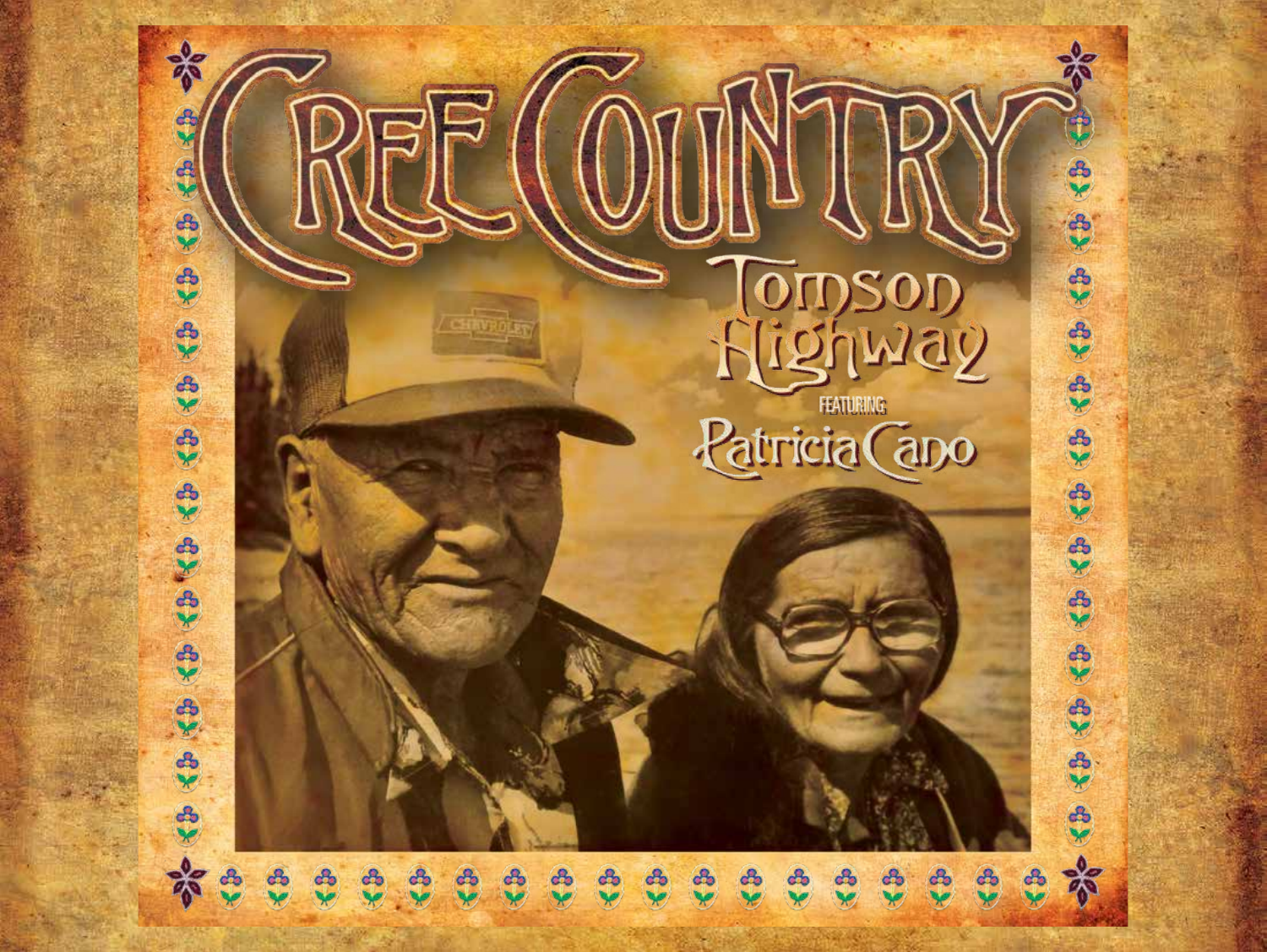



Tomson Highway

 $\bigoplus$ 

ŧ

€

\$

6

\$

 $\bigoplus$ 

\$

## Patricia Cano

\$

\$

\$

\$



 $\bigoplus$ 

 $\bigoplus$ 

 $\bigcirc$ 

 $\bigcirc$ 

\$

\$

 $\bigoplus$ 

 $\bigcirc$ 

 $\bigcirc$ 

¢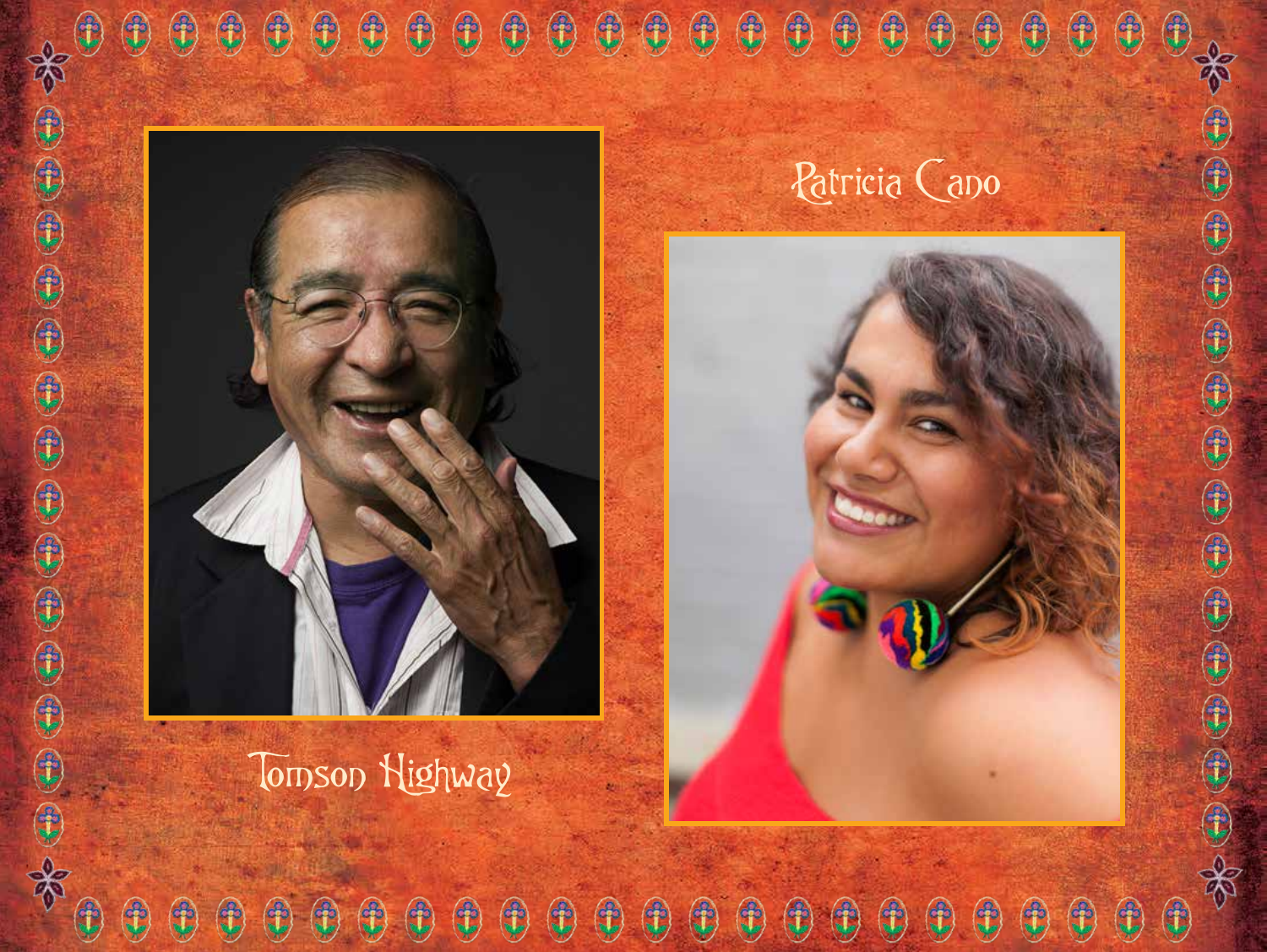

1. Keegi-Seep (This Morning) 2:39 2. Kinoosao Eepee-Gasoot (Burnt Fish) 2:28 3. Ooma Kaa-Pipook (When It's Winter) 3:52 4. Thootin Kaana-Gamoot (When The Wind Sings) 3:15 5. Athis Eesaa-Gee-Hitaan (Because I Love You) 2:53 6. Saasay Tipi-Skow (It's Night Already) 3:13 7. Taansi, Neechimoos (Hello, Darling) 2:54 8. **Keespin** (If) 2:37 9. Ateek Igwa Adele (Ateek And Adele) 3:59 10. Kimaam-Toonee-Thimi-Tin (I'm Thinkin' Of You) 2:32 11. Peesaa-Geehin Seemaak (Come And Love Me Right Now) 3:04 12. Taat wow Maana (Every Time) 3:29

H

£

中国 第

 $\bigoplus$ 

为电电路分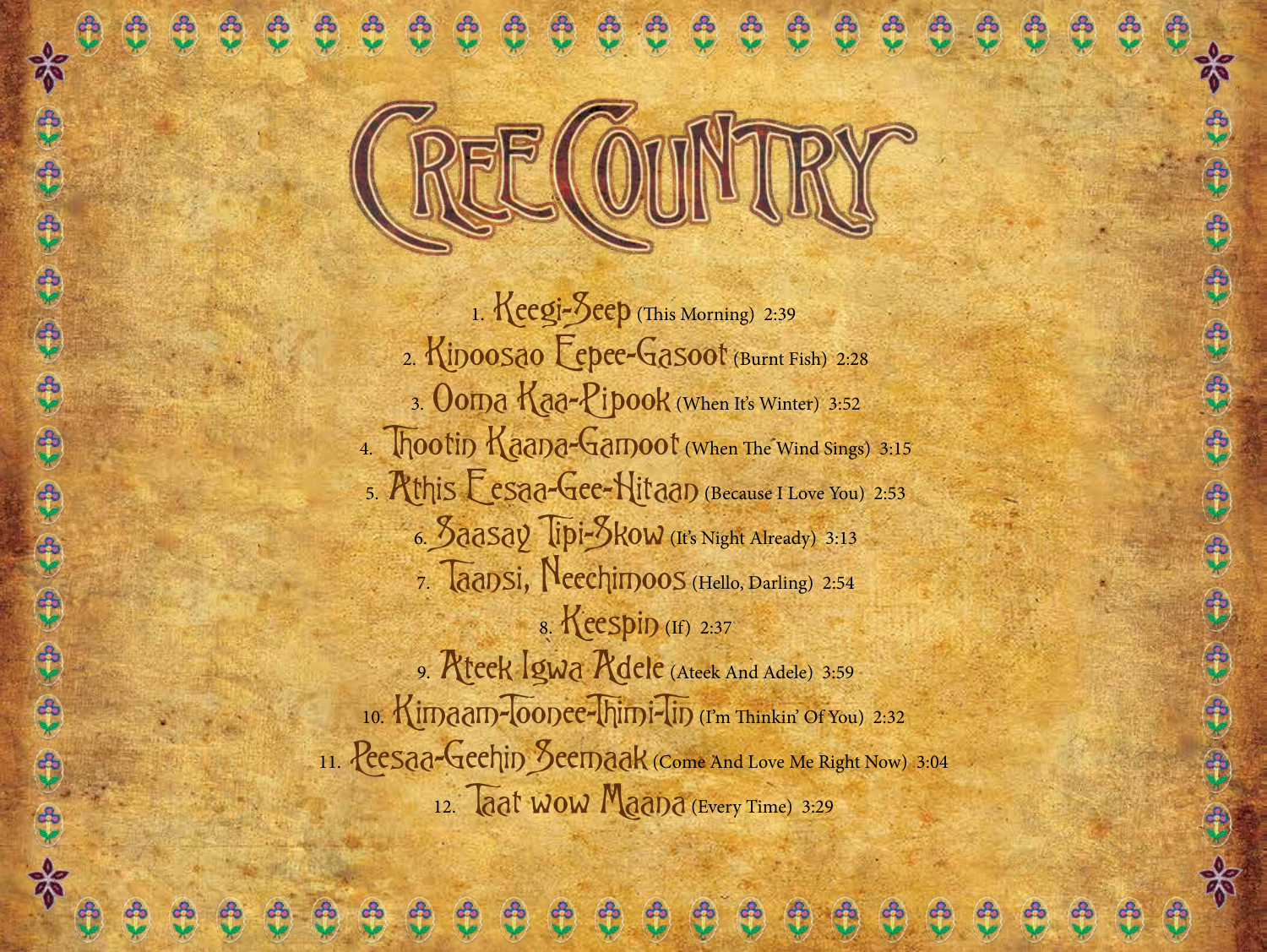### 1. Keegi-Seep (This Morning)

PIS

 $\frac{3}{2}$ 

 $\mathcal{C}_0$ 

 $\mathcal{E}_{\mathbf{S}}$ 

 $\alpha$ 

 $\frac{1}{2}$ 

 $a^2$ 

 $\mathbf{a}$ 

 $\mathcal{B}_n$ 

 $\ddot{\cdot}$ 

 $\mathcal{A}_{\mathbf{S}}$ 

 $\frac{a}{b}$ 

This morning I went for a walk This morning I missed you Why did I miss you? Why? I don't know This morning I went and prayed I prayed to God Why I asked him Why do I love you?

The birds are singing Songs that are pretty The robin, the killdeer, the blackbird The Arctic tern, the nighthawk, all of them. As if they are teasing me Because no one loves me Because no one wants me That's why I want you.

As if they are teasing me Because no one loves me Because no one wants me That's why I want you That's why I want you.

#### 2. Kinoosao Eepee-Gasoot (Burnt Fish)

Do you get ticklish when you laugh? Do you hurt when you cry? Do you chew and chew when you eat, Rice with burnt fish, hey?

Do you freeze into ice when it's cold? Do you start getting wet when it gets hot? Do you stretch and stretch that great big bag of yours When you want to love me, baby, hey?

Do you get ticklish when you laugh? Does you hurt when you cry? Do you chew and chew when you eat, Rice with burnt fish, hey?

Do you freeze into ice when it's cold? Do you start getting wet when it gets hot? Do you stretch and stretch that great big bag of yours When you want to love me, baby, hey?

Do you freeze into ice when it's cold? Do you start getting wet when it gets hot? Do you stretch and stretch that great big bag of yours When you want to love me, baby, hey?

When you want to love me, baby, hey?.

 3. Ooma Kaa-Pipook (When It's Winter)

When it's winter, there is snow everywhere But when it's spring, the snow disappears When it's summer, the sun shines

But in the fall, the Earth will soon sleep.

Life on this Earth It works the same way You are born, you live But in the fall, you, too, begin to die.

You are born, you live But in the fall, you, too, begin to die

# 4. Thootin Kaana-Gamoot

(When The Wind Sings)

When the winds sings Songs that are beautiful For us and for the animals For the trees and for the stones as well That's when the moon will start to cry For her sons, like you And for the eagles and for the clouds That's when they'll say, "how wondrous."

When you can hear your heart beat When blood is red You will be able to breathe You will be able to talk to God That's when God comes to you And you can see the spirits That's when you will be able To go a long way, even to heaven. when the moon will start to cry For her sons, like you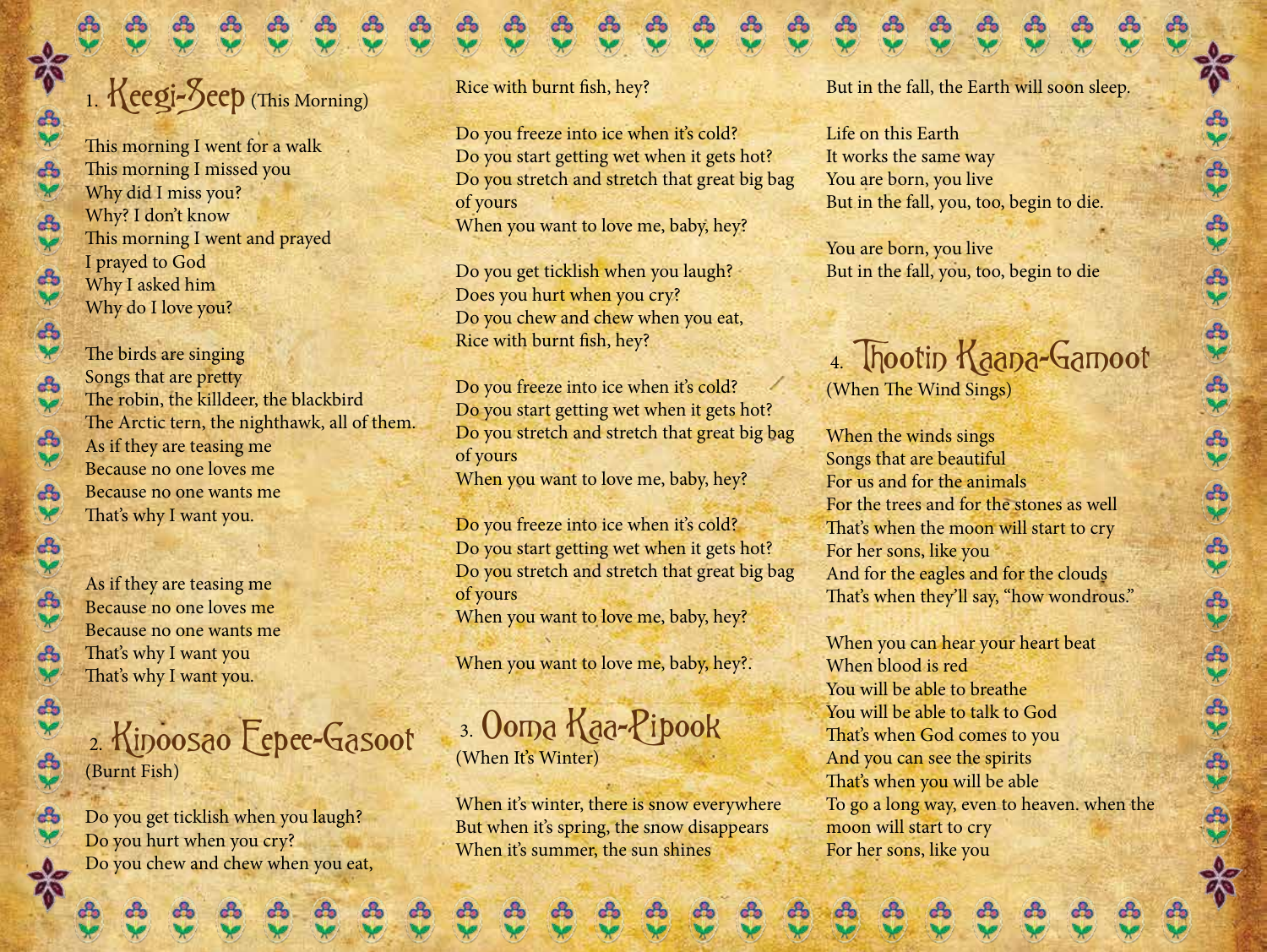5. Athis Eesaa-Gee-Hitaan (Because I Love You)

Every time I think of you I smile always because I love you Every time I smile I see you inside, always inside my heart Every time I think of you I smile always, because I love you.

 $\frac{1}{2}$ 

 $\mathcal{A}_0$ 

 $2<sup>o</sup>$ 

ஃ

టి

 $\frac{1}{2}$ 

\$

 $\frac{3}{2}$ 

 $\frac{d}{d}$ 

 $\overline{\mathbf{a}}$ 

X&X

 $\mathbf{c}$ 

Every time I smile I see you inside, always inside my heart Every time I think of you I smile always, because I love you I smile always, because I love you.

 6. Saasay Tipi-Skow (It's Night Already)

I had missed my plane It's already night I have to take a taxi now The driver allows me To stop at every bar that is still lit.

So many bars like this Did we see back then.

Now I sit alone Inside this house It's raining now

I'm lonely/nostalgic I remember How we used to laugh Even in the rain I miss those days I cry and cry.

So many bars like this Did we see back then.

Did we see back then.

 7. Taansi, Neechimoos (Hello, Darling)

When you called last night "Hello, sweetheart," you said to me I couldn't believe I was hearing you So long ago we last talked "I'm gonna start crying," I said to you "Go ahead, start crying," you said to me I so missed you all "Why?" you asked me.

So much fun we always used to have I can't even Believe like that Like that we used to live It's been a long time since I've not been happy I used to cry in secret But no more… (SPOKEN) because (BACK TO SINGING). From now on, we're gonna laugh.

But no more… (SPOKEN) because (BACK TO SINGING) From now, we're gonna laugh.

## $8.$  Keespin  $(H)$

If you're feeling lonesome If you're feeling down If you don't know How you can love me

All you have to do is think of me It's not difficult Come and talk to me Put your arms around me. Come and sit with me.

 9. Ateek Igwa Adele (Ateek And Adele)

Once upon a time Up here in the north A young man lived

Ateek was his name He was twenty years old at the time.

He wanted to marry a certain young woman She looked like an angel He loved her.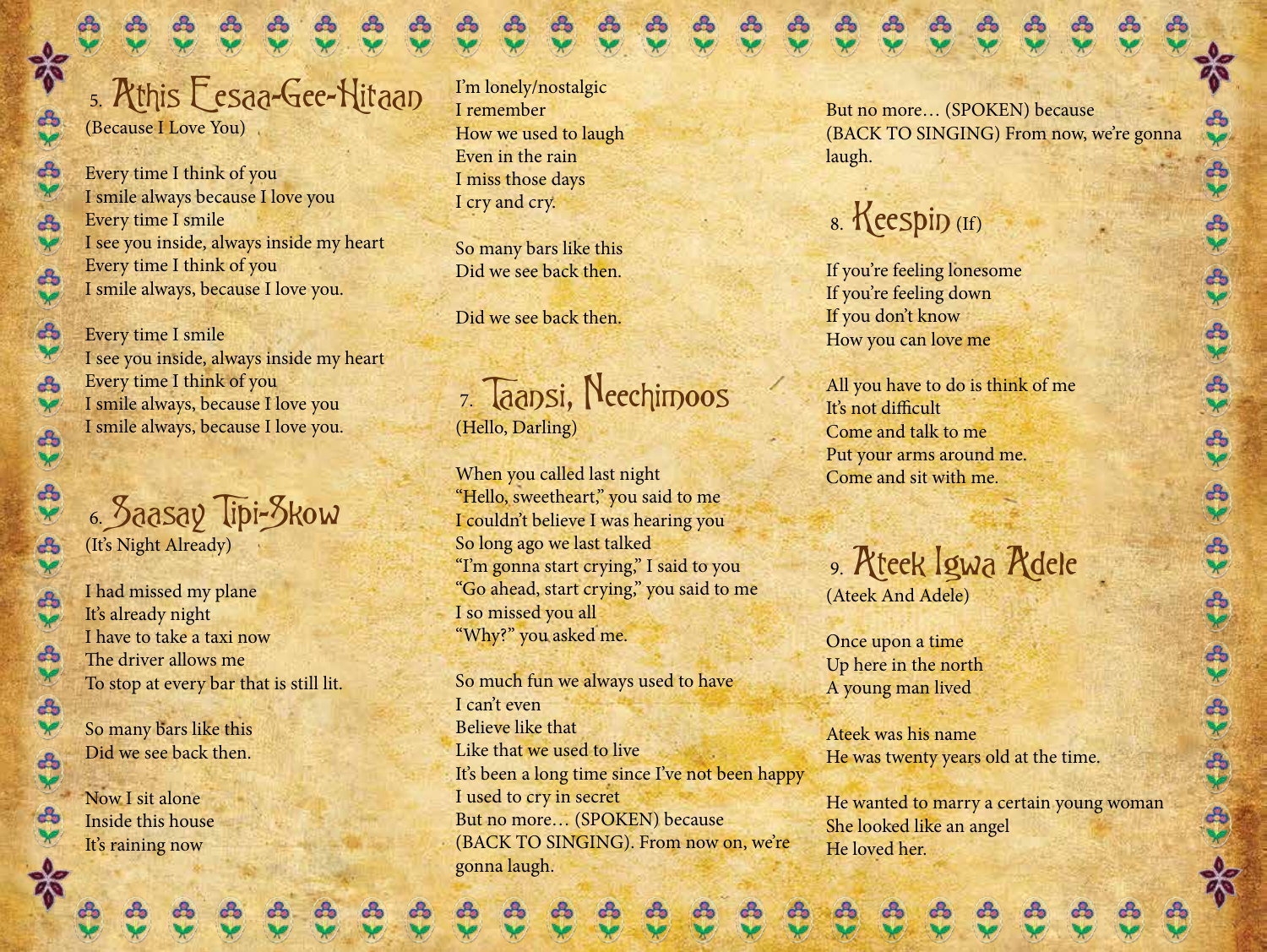One day he went to see her On this island across the way Where she lived

 $\frac{1}{2}$ 

 $\frac{d}{2}$ 

 $\partial b$ 

 $\epsilon$ 

**M** 

 $\mathcal{A}_{\mathbf{S}}$ 

ஃ  $\star$ 

\$

 $\frac{a}{x}$ 

 $\mathbf{a}$ 

 $\mathcal{C}_{0}$ 

A wind came up The waves grew in size He started sinking, Ateek's canoe started sinking He drowned. Ateek drowned. Adele!

Now he lives underwater Adele's husband He still calls her from under the water He calls her, he calls her.

10. Kimaam-Toonee-Thimi-Tin (I'm Thinkin' Of You)

I'm thinkin' of you every moment As though you were here by my side I'll always remember what Good times we used to have

I'm dreaming of you every moment As though we were still together If we can do it We'll have love again.

If love they say Will work again When you live with me again Then life will be great.

11. Peesaa-Geehin Seemaak (Come And Love Me Right Now)

Come and love me, love me now You will love me, will love me always

The first time I saw you You looked at me You asked me If I could help you.

Your groceries were heavy I carried them to your car like so

Come and love me, love me now You will love me, will love me always.

You will love me, will love me now You will love, will love me Will love me, will love me always.



(Every Time)

Every time I hear the lake talk Every time I hear the wind singing to me I want to laugh, I want to cry For you, for you Because I love you Because you love me We love each other.

If you ever go away If you ever leave me If you ever lose Your love Come to me Talk to me And in that way You will no longer be unhappy with life You will come and love me Oh, you will come and love me.

 $\frac{d}{d}$ 

 $\frac{d}{2}$ 

 $43.43.48$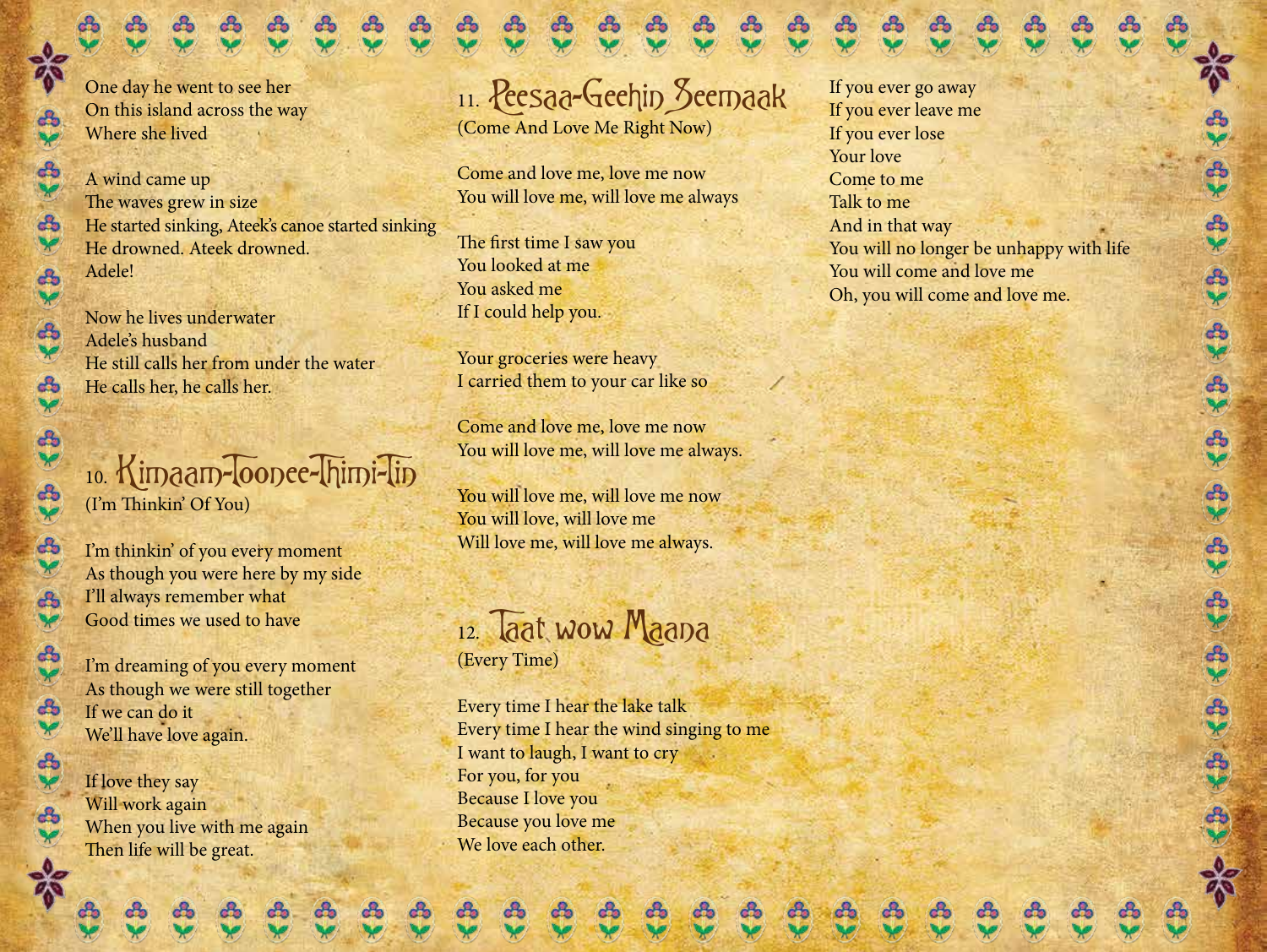Producer/Arranger/Music Director – JOhn RICOFD Vocals – Patricia Cano Back-up vocals - Patricia Cano and John RIcorn Guitars, Band Leader - Mike (Pepe) Francis  $Bass - Johp$  Dymond Piano – Steve O Connor Drums – Sean O Grady  $F_{\text{iriddle}}$  –  $D_{\text{OD}}$  Reed Steel Guitar - Steve Smith

かまくま

Recording/Mixing/Mastering –Jeff Wolpert at *Desert Fish Studios, Toronto, Ontario Canada* Music and Lyrics written by **TOMSON** Highway © 2021 Tomson Highway (SOCAN) Executive Producers - Jay Rankin and Tomson Highway Art Direction, Design & Layout by R Man Called Wrycraft

**A great big thanks to the Canada Council for the Arts Creating, Knowing, and Sharing Program**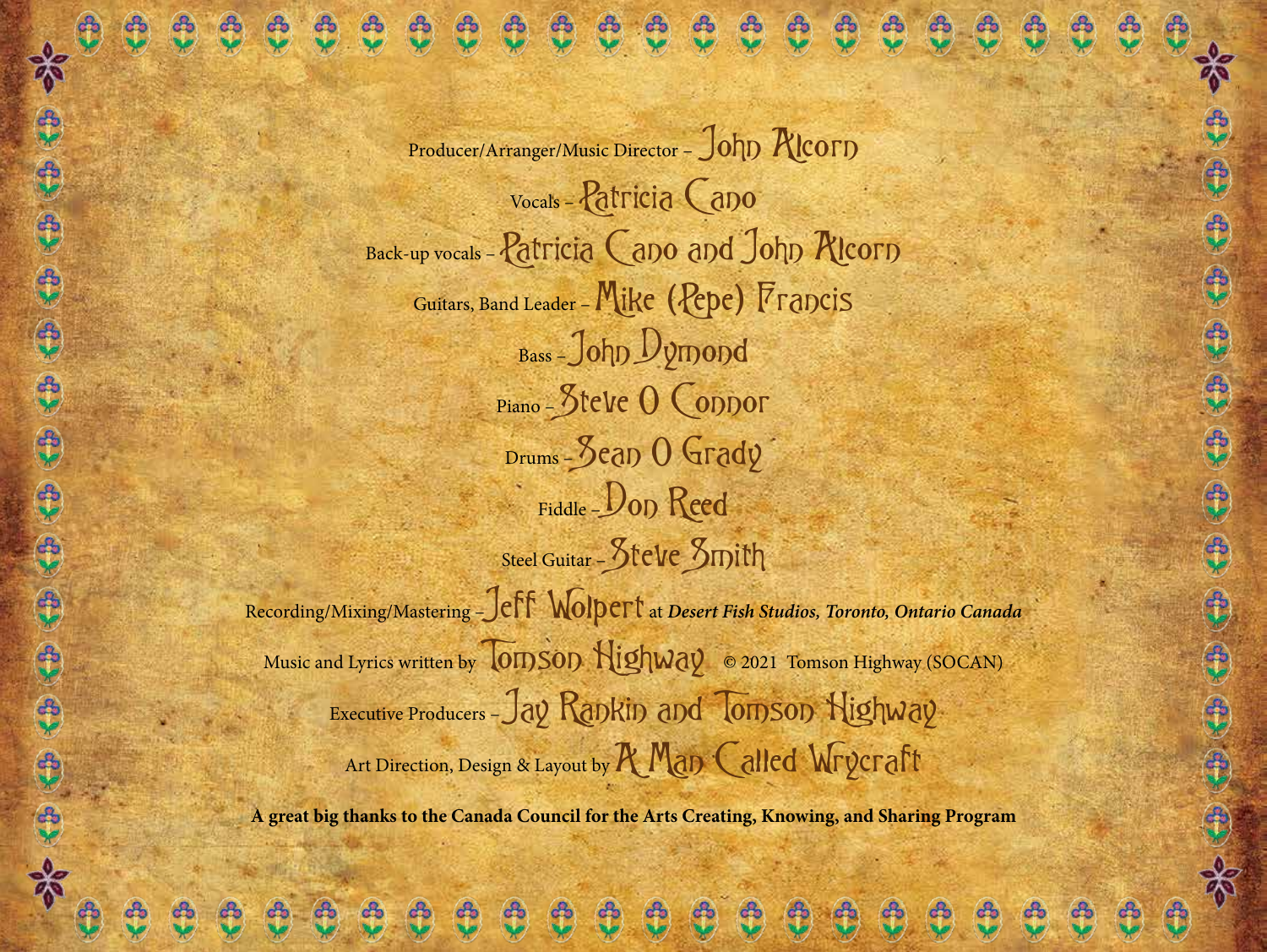



#### Cover photo Joe and Pelagie Highway

*(Tomson's parents)* on Reindeer Lake, northern Manitoba. Photo by **Jaspal Singh Rangi.**

 $\mathbf{c}$